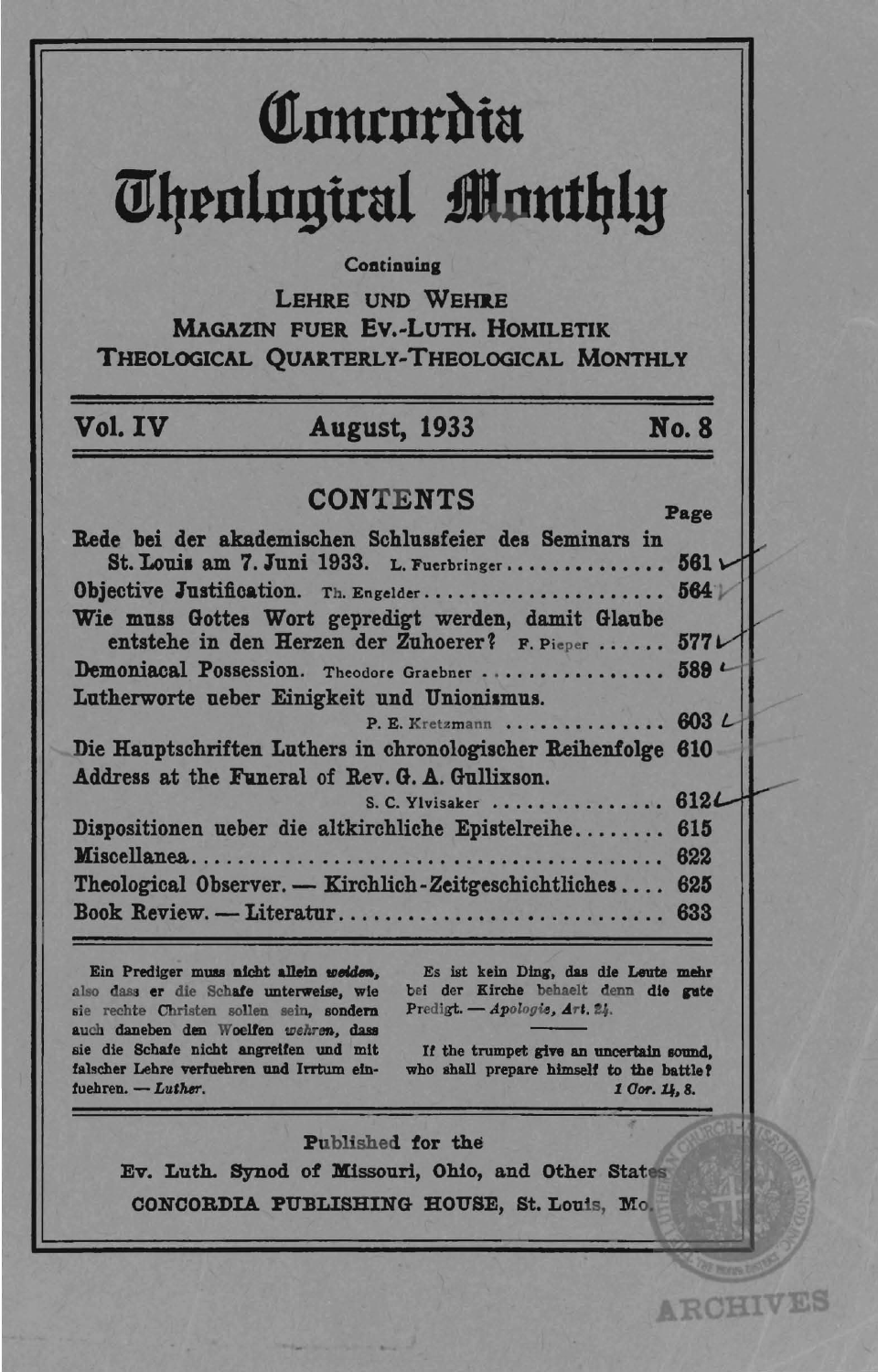### **Address at the Funeral of Rev. G. A. Gullixson,**

May 25, 1933.

On this Ascension Day we have come to lay aside the remains of a dear husband and father, a pastor and friend, a brother in Ohrist, a pillar in the Church of God. I dare say, we are all of one accord in the statement that our lives have been richer and happier because Father Gullixson entered into them, that this congregation has experienced many a blessing- because of his leadership, and that our synod by his influence, counsel, and testimony was greatly strengthened in the performance of its mission. To-day one may bless his memory because of his fatherly love and care in the home, or a kind and encouraging word, or that winsome and sympathetic smile of his, or his sober counseling and admonition and reproof; for he had a way of dealing with individuals as with personal friends. Another may cherish his staunch confessionalism, his earnest pleading for the cause of the Gospel in his public ministry, his sel£-sacrincing and untiring labors for his local congregation, for his synod, for our institution at Mankato, and for the Synodical Oonference and its various activities. And they will all bless and cherish his memory with good reason.

It may not be granted so readily that in him with whom we were privileged to associate on such intimate terms we were associating with one truly great, a hero of faith, a tried pillar in the Ohurch of God. Such heroes are born out of the travail of the Ohurch in distress, and they stand in the gap when many fail. It is true, they wield a double-edged sword, the one bringing healing by the Gospel and the other dealing fatal wounds to error, pretense, and sham and to those who openly or secretly are striking' at the vitals of the Ohurch; and so they are not always loved. They stand as pillars to support and bear great burdens in the Ohurch; but they stand unmoved, too, and therefore cause hurt to those who in mistaken zeal would rush headlong and tear down here and destroy there, little knowing possibly that they are causing the downfall of the whole structure of faith. These are as steel that has been tested in a crucible; they are as trees that have been tossed by the storm of life and of the Ohurch and thus have set deep roots and cannot be overturned.

The Ohurch has seen men come and go who by great organizing ability have apparently succeeded in doing a great work. The Ohurch has seen men come and go who by their eloquence have swayed many. But when they were gone, it is not always true that the work they did had been fitted into the building as a beam which binds the whole more firmly together. There are those who are for a time looked upon as heroes of faith because they dare to greet wolves and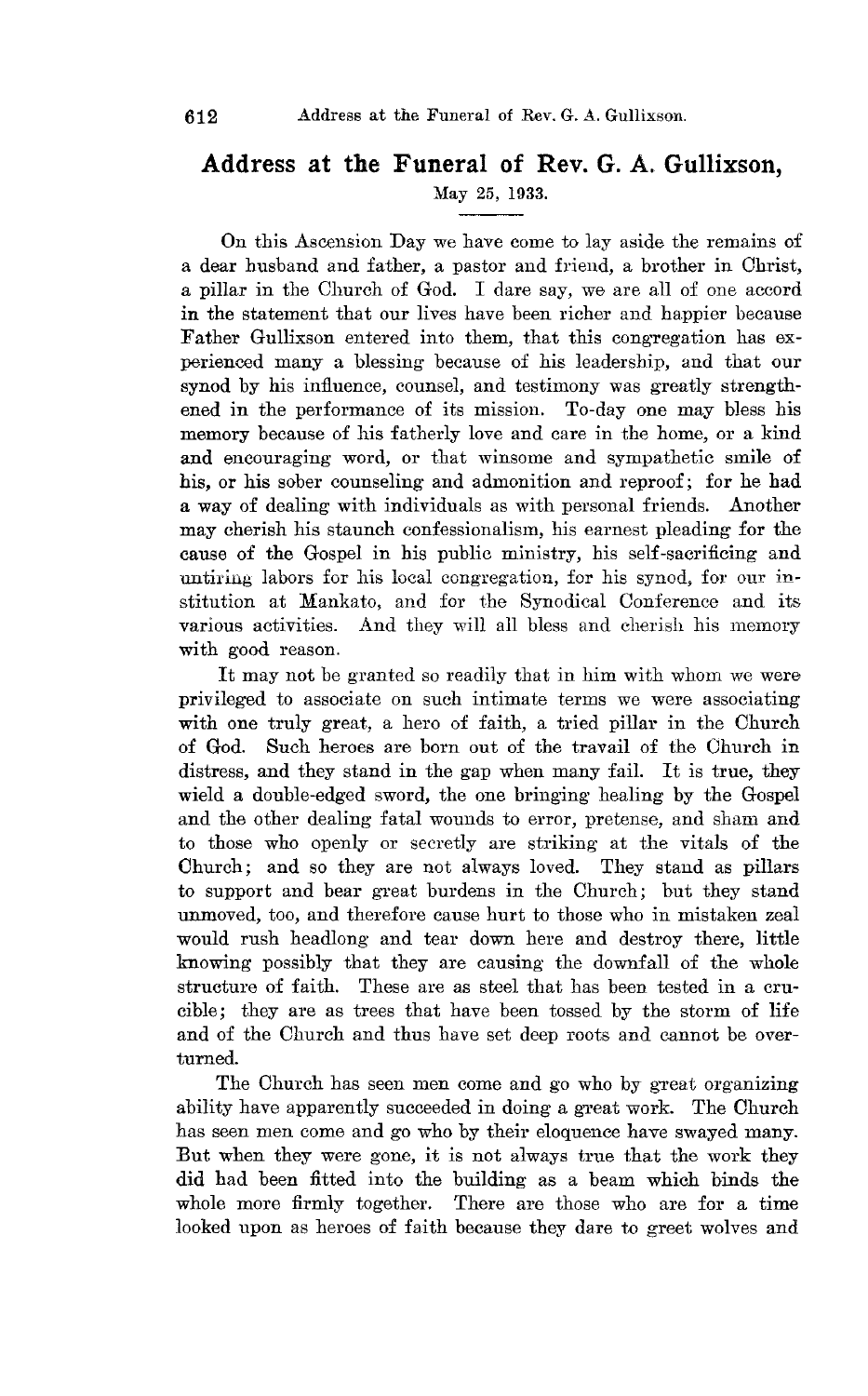invite them into the sheepfold; who dare to throw themselves into a raging stream, expecting to stem its deadly tide; who dare to call peace when God calls to war. It is after all a comparatively simple task to convert the Ohurch into a huge business institution, a social center, a great eharity organization, a political playground. All that is needed is to sell a little of the Gospel and let Satan take the rest. It is a comparatively easy thing to become a hero of faith by making the Ohurch a happy hunting-ground for the lodge, for this vagary of human opinion and that, a sort of platform where you may greet as a brother anyone who appears to be sincere, whether it be sincerity in the Gospel of Christ or sincerity in propagating what in the end inevitably destroys that Gospel. But these are not those whom God calls heroes of faith. A hero in God's sight is one who dares to call war when God calls war, though all men else may cry peace. He is one who will, if necessary, by name point out and attack the wolf in order that as a faithful shepherd he may protect the flock entrusted to him. He is one who does not wait for the raging torrent and then, when it is too late, by a heroic gesture pretend to save, but who in time, though men may call him a fool, puts himself and his all into the breach that the dike may hold. He is one who with Christ leaves the ninety and nine to save the one, forgetting the crowd where ease and favor are to be found. The hero in God's sight is he who goes with faithful Abraham upon the mere promise of God; who dares to battle with Joshua against mighty odds because the Lord is on his side; who dares to build though he owns nothing but faith to build with; for whom one word of Scripture is enough to direct his whole course; who does not consider his own honor or renown, but esteems only that honor as supreme, that reward as eternally sufficient, that his Savior write as his memorial what He had His apostle write for John the Baptist: "He confessed and denied not."

*Rev.* Gullixson's life and work were intimately interwoven with the life and work of our dear synod and now recently of our college at Mankato. We cannot, as it would seem, think of the one without the other. As one has said, our synod seems so small now that Brother GuIlixson is gone. Our synod has always seemed too small for some and its opportunities too insignificant for the display of real strength, real worth, and real greatness. And thus many to whom God gave the opportunity of becoming heroes of faith chose a fairer field than the one where God had stationed them for battle. Our synod is only a part of the line of battle; but it is, after all, a part of that line. Who knows but the General Himself where the important line is which is to be held? Thank God that Rev. Gullixson remained where God placed him. And let God reveal in His own blessed season which was the greater task and whose the greater glory. For if we judge by the standards of men, then the temptation and victory of Ohrist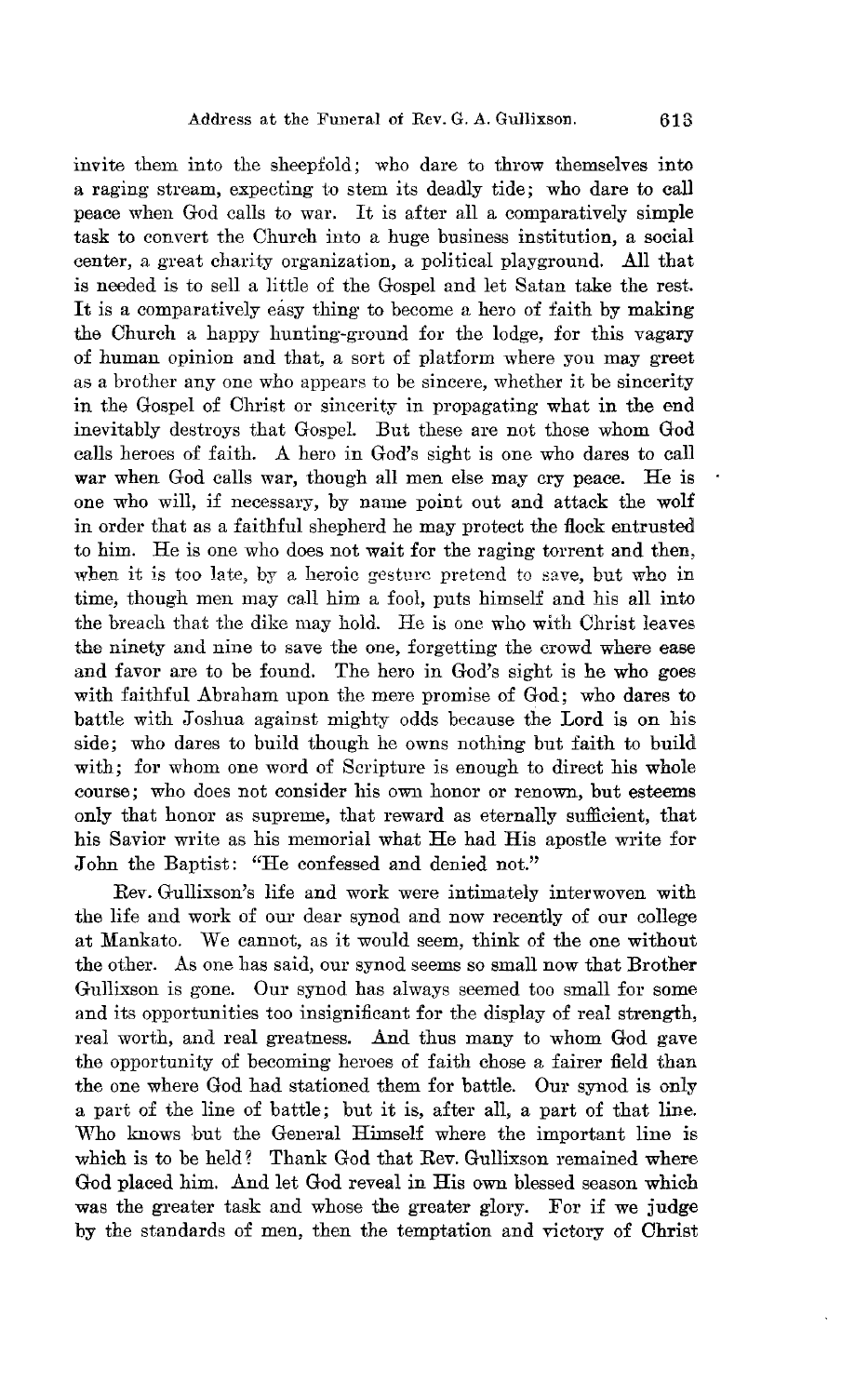in the wilderness were a battle of small consequence; likewise the experience of Abraham when he was called upon to sacrifice his own son; then were the calling and sending forth of twelve men, called apostles, and so many of the most momentous events in the history of the Church too trivial to be recorded and weighed. A task is not small because one or ten have been called to do it, nor is a dollar any bigger because one hundred give it. But let us learn by the example of him who has been taken from us that by that one word faithfulness shall our lives, our deeds, our accomplishments, be measured, and to-day it is our highest tribute we have come to pay when we express the confident hope that the Lord has numbered Brother Gullixson among that apparently so small and insignificant band whom He called blessed; for his life and work are a continual testimony of faithfulness to Him who has said: "If ye know these thing, happy are ye if ye do them."

And the secret well-spring of it all? Was it not to be found at the one and only source of Ohristian faithfulness and Ohristian greatness, the Gospel itself? You, his members here, and we, brethren of his in the ministry, knew his love of the Gospel. It was not only on his death-bed that he sought that consolation. Nor was he one of those who preached the Gospel, but did not need it for himself. His sweetest moments came when he could busy himself with the beauty of such passages as this: "Therefore, being justified by faith, we have peace with God through our Lord Jesus Christ, by whom also we have access by faith into this grace wherein we stand and rejoice in hope of the glory of God." His theology, his preaching, his teaching, the joy of living, all had this central theme, the justification of a sinner before God by the free mercy which is in Christ. In this central truth of all true Ohristianity you will find the key to his spirit of true humility, his zeal for the Gospel, his love of the truth, his unwavering confession, his heroism in battle, and his victorious end.

Rev. Gullixson would have liked to see further progress before he died, in his congregation and in the synod. He expressed the wish that he could have seen Bethany more firmly established and secure. Was he less of a hero of faith because of this? David did not become a hero of faith only after he had slain Goliath; he was a hero of faith already in the hour when he said to Goliath: "This day will the Lord deliver thee into mine hand ... that all the earth may know that there is a God in Israel. And all this assembly shall know that the Lord saveth not with sword and spear; for the battle is the Lord's, and He will give you into our hands." A man is a hero of faith when he has undertaken a God-given task on the mere word and promise of God, when he has entered the lists against sin and error in the strength of Him who called him to battle. And thus, too,